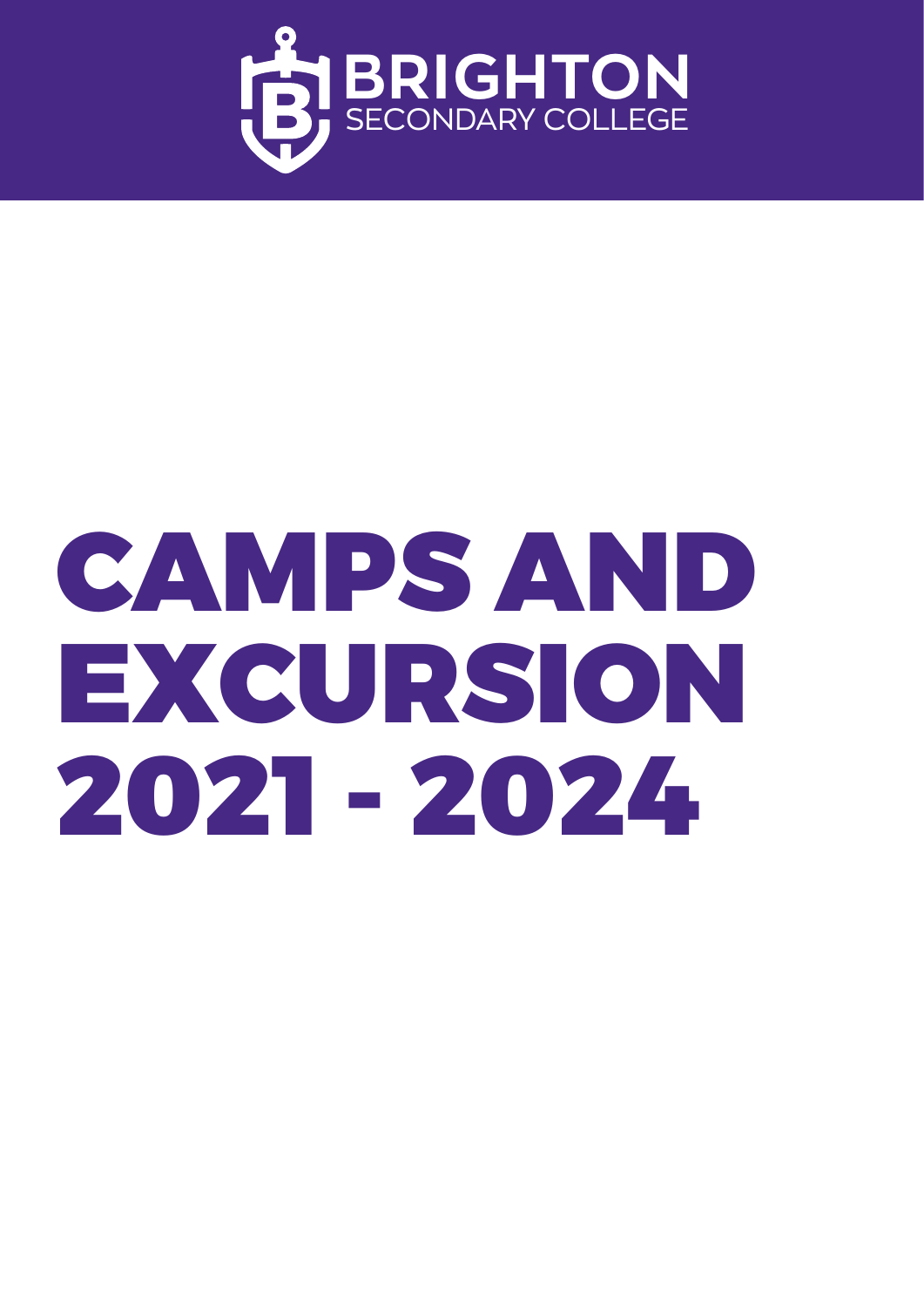**2 | BRIGHTON SECONDARY COLLEGE CAMPS AND EXCURSIONS POLICY 2021-2024 | 3**

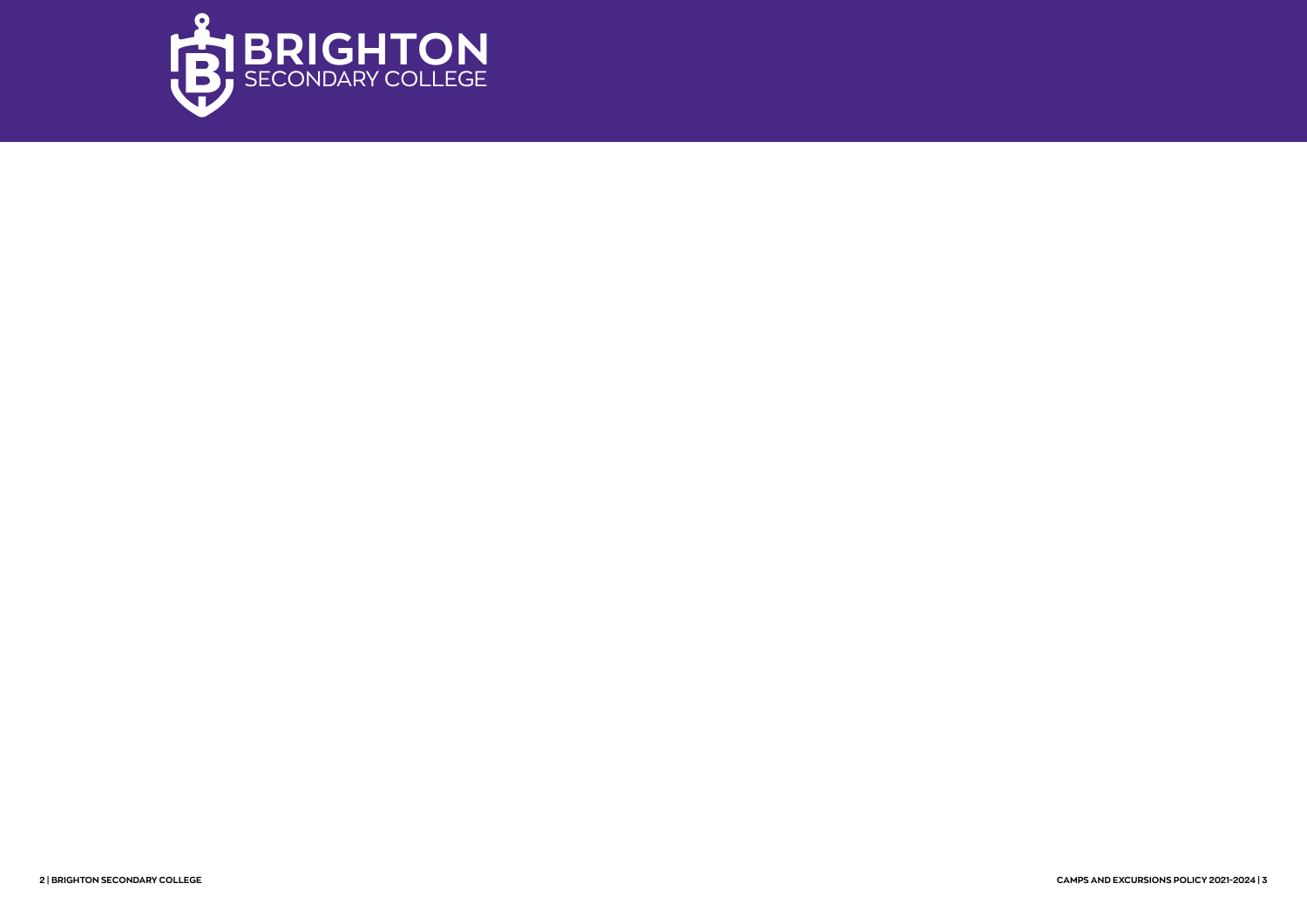

# PURPOSE

To explain to c<br>when planning<br>**BRADE** To explain to our school community the processes and procedures Brighton Secondary College will use when planning and conducting camps, excursions and adventure activities for students.

# SCOPE

This policy applies to all camps and excursions organised by Brighton Secondary College. This policy also applies to adventure activities organised by Brighton Secondary College, regardless of whether or not they take place on or off school grounds, and to school sleep-overs.

This policy is intended to complement the Department's policy and guidelines on excursions, camps and adventure activities which all Victorian government schools are required to follow. Brighton Secondary College will follow both this policy, as well as the Department's policy and guidelines when planning for and conducting camps and excursions.

This policy does not apply to student workplace learning or intercampus travel.

# DEFINITIONS

Excursions:

For the purpose of this policy, excursions are activities organised by the school where the students:

- are taken out of the school grounds (for example, a camp, day excursion, school sports);
- undertake adventure activities, regardless of whether or not they occur outside the school grounds;

**Camps** are excursions involving at least one night's accommodation (including school sleep-overs).

**Local excursions** are excursions to locations within walking distance of the school and do not involve 'Adventure Activities'.

**Adventure activities** are activities that involve a greater than normal risk. Further information and examples of adventure activities are available on the Department's Policy and Advisory Library, at the following link:

#### https://www2.education.vic.gov.au/pal/excursions/guidance/adventure-activities

**Note:** workplace learning activities (such as work experience) and intercampus travel are not considered school excursions.

# **POLICY**

Camps and excursions can provide a valuable educational experience for our students which are complementary to their learning, as they provide access to resources, environments and expertise that may not be available in the classroom.

For all camps and excursions, including adventure activities, our school will follow the Department's Policy and Advisory Library: Excursions.

### PLANNING PROCESS FOR CAMPS AND EXCURSIONS

All camps and excursions will comply with Department planning requirements.

Part of this planning process includes conducting risk assessments, to ensure that reasonable steps are taken to minimise the risks associated with each proposed camp or excursion. Brighton Secondary College's risk assessment will include consideration of arrangements for supervision of students and consideration of the risk of bushfire activity in the excursion location. In the event of a Code Red Day being announced, excursions or camp activities in effected locations will be cancelled or rescheduled. Planning will also cover arrangements for cancelling, recalling or altering the camp or excursion for any other reason.

Brighton Secondary College is committed to ensuring students with additional needs are provided with an inclusive camps and excursions program and will work with families during the planning stage, as needed, to support all students' attendance and participation in camp and excursion activities.

In cases where a camp or excursion involves a particular class or year level group, the Organising Teacher will ensure that there is an alternative educational program available and appropriate supervision for those students not attending the camp or excursion.

#### SUPERVISION

Brighton Secondary College follows the Department's guidelines in relation to supervision of students during excursions and camps.

All excursion staff (including parent volunteers) will be familiar with supervision requirements and the specific procedures for dealing with emergencies on each camp and excursion.

All school staff will be aware that they retain overall responsibility for the supervision and care of students throughout all camps and excursions (including adventure activities), regardless of whether or not external providers are managing the activity.

#### PARENT VOLUNTEERS

Parents may be invited to assist with camps and excursions. School staff will notify parents/carers of any costs associated with attending. School staff are in charge of camps and excursions and parent/carer volunteers are expected to follow teachers' instructions. When deciding which parents/carers will attend, the Organising Teacher will take into account: any valuable skills the parents/carers have to offer (e.g. bus licence, first aid etc.) and the special needs of particular students.

For more information on our Volunteers Policy please visit our website.

## VOLUNTEER AND EXTERNAL PROVIDER CHECKS

Brighton Secondary College requires all parent or carer camp or excursion volunteers and all external providers working directly with our students to have a current Working with Children Check card.

For more information on our Volunteers Policy please visit our website or contact the General Office.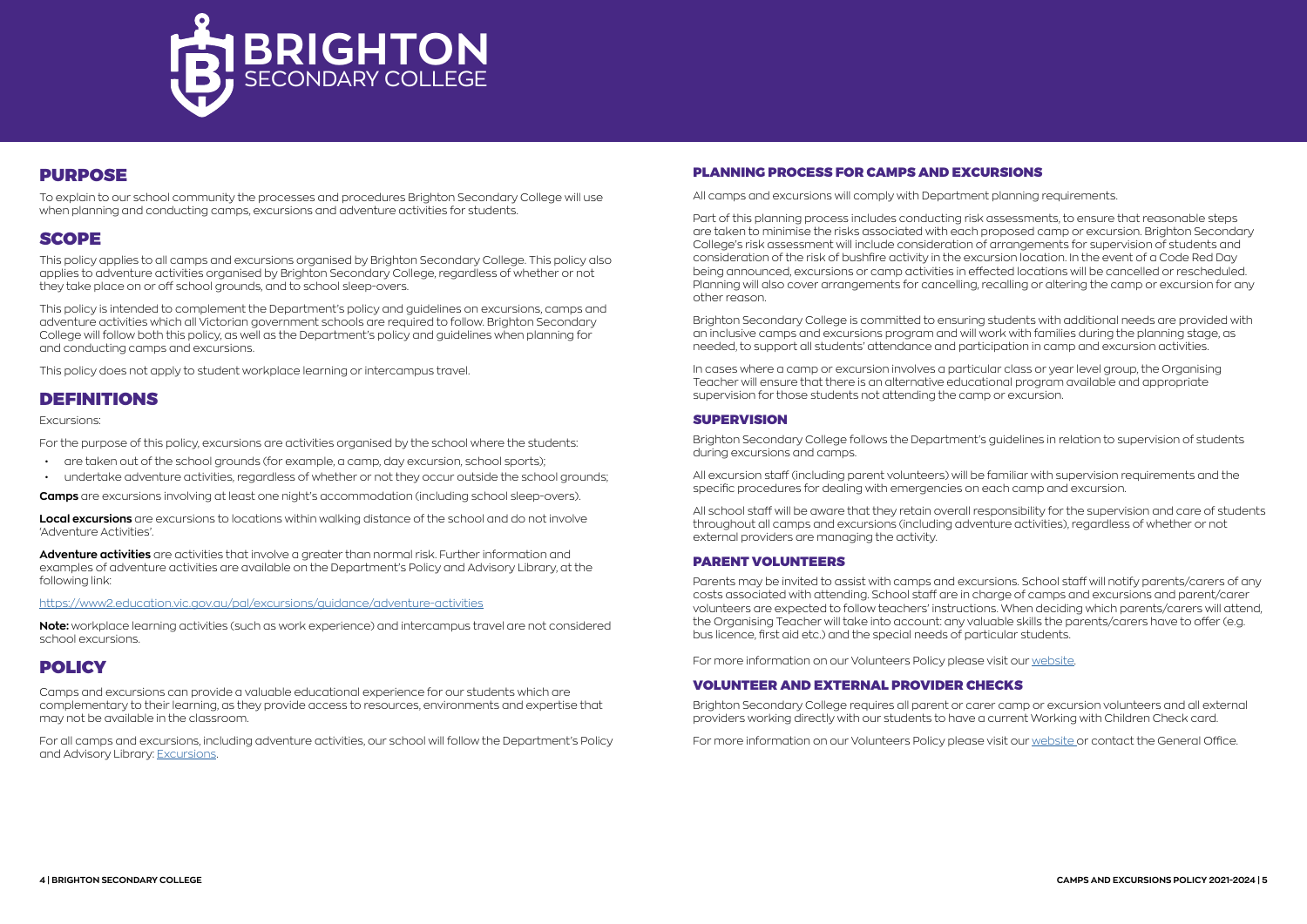

Parents and carers need to ensure the school has up-to-date student health information prior to camps and excursions. A member of staff will be appointed with responsibility for the health needs of the students for each camp/excursion. Teachers will administer any medication provided according to our Medication policy and the student's signed Medication Authority Form. To meet the school's obligations relating to safety, a first aid kit and mobile phone will be taken by teachers on all camps and excursions.

It is the responsibility of parents and carers to ensure their child/children are in good health when attending excursions and camps. If a student becomes ill during a camp and is not able to continue at camp it is the parent/carer's responsibility to collect them and cover any associated costs. If the Principal approves a student joining a camp late, transport to the camp is the parent/carer's responsibility.

#### BEHAVIOUR EXPECTATIONS

Students participating in camps and excursions are required to cooperate and display appropriate behaviour to ensure the camp or excursion is a safe, positive and educational experience for all students involved.

Parents/carers will be notified if their child is in danger of losing the privilege to participate in an excursion or camp due to behaviour that does not meet the standards of behaviour set out in the school's Student Wellbeing and Engagement Policy, Bullying Prevention Policy and Inclusion and Diversity Policy. The decision to exclude a student will be made by the Principal or Assistant Principals, in consultation with the Organising Teacher. Both the parent/carer and the student will be informed of this decision prior to the camp or excursion.

For all camps<br>parents/carer<br>Secondary Co<br>consent for th For all camps and excursions, other than local excursions, Brighton Secondary College will provide parents/carers with a specific consent form outlining the details of the proposed activity. Brighton Secondary College uses Compass to inform parents about camps and excursions and to seek their consent for their child's participation. Parents/carers are encouraged to contact the school to discuss any questions or concerns that they or their child may have with a proposed camp or excursion.

> If on a camp or excursion the Teacher in Charge considers an individual student's behaviour does not meet required standards, then the Principal or their nominee may determine that a student should return home during the camp or excursion. In these circumstances the parent/carer is responsible for the collection of the student and any costs associated with this.

Disciplinary measures apply to students on camps and excursions consistent with our school's Student Wellbeing and Engagement Policy, Student Code of Conduct and Bullying Prevention Policy.

#### ELECTRONIC DEVICES

Brighton Secondary College will provide students and their parents and carers with information about items that can or cannot be brought to camps, excursions, special activities and events, including personal mobile devices.

The school cannot accept any responsibility for theft, loss, damage or health effects (potential or actual) resulting from the use of these devices.

#### FOOD

Students are not permitted to bring their own supply of food items to camps and excursions unless the item is medically indicated and discussed with the Organising Teacher, or included as an item on the clothing and equipment list for that camp or excursion.

#### ACCIDENT AND AMBULANCE COVER

#### PARENT/CARER CONSENT

Brighton Secondary College will also provide advance notice to parents/carers of an upcoming local excursion through an applicable notification method listed above. For local excursions that occur on a recurring basis (for example weekly outings to the local oval for sports lessons), Brighton Secondary College will notify parents once only prior to the commencement of the recurring event.

#### COST OF CAMPS AND EXCURSIONS, REFUNDS AND SUPPORT

The cost of all camps and excursions are to be paid by parents/carers unless alternative arrangements have been agreed to by the Principal prior to the excursion. All families will be given sufficient time to make payments for all activities. Consent forms will have clearly stated payment amounts and payment finalisation dates.

Students who have not finalised payment by the required date will not be allowed to attend unless the Principal determines exceptional circumstances apply.

Brighton Secondary College will make all efforts to ensure that students are not excluded for financial reasons. Families experiencing financial difficulty are invited to discuss alternative payment arrangements with the Family Finance Manager. The Family Finance Manager can also discuss family eligibility for the Department's Camps, Sports and Excursions Fund (CSEF), which provides payments for eligible students to attend school activities, including camps and excursions. Applications for the CSEF are open to families holding a valid means-tested concession card or temporary foster parents and are facilitated by the school. Further information about the CSEF and the application form are available at Camps, Sports and Excursions Fund.

If a camp or excursion is cancelled or altered by the school, or a student is no longer able to attend part or all of the camp or excursion, our school will consider requests for partial or full refunds of payments made by parents/carers on a case-by-case basis taking into account the individual circumstances. Generally we will not be able to refund payments made for costs that have already been paid where those funds have already been transferred or committed to a third party and no refund is available to the school. Where possible, we will provide information about refunds to parents/carers at the time of payment.

For more information please read our Parent Payment Policy

#### STUDENT HEALTH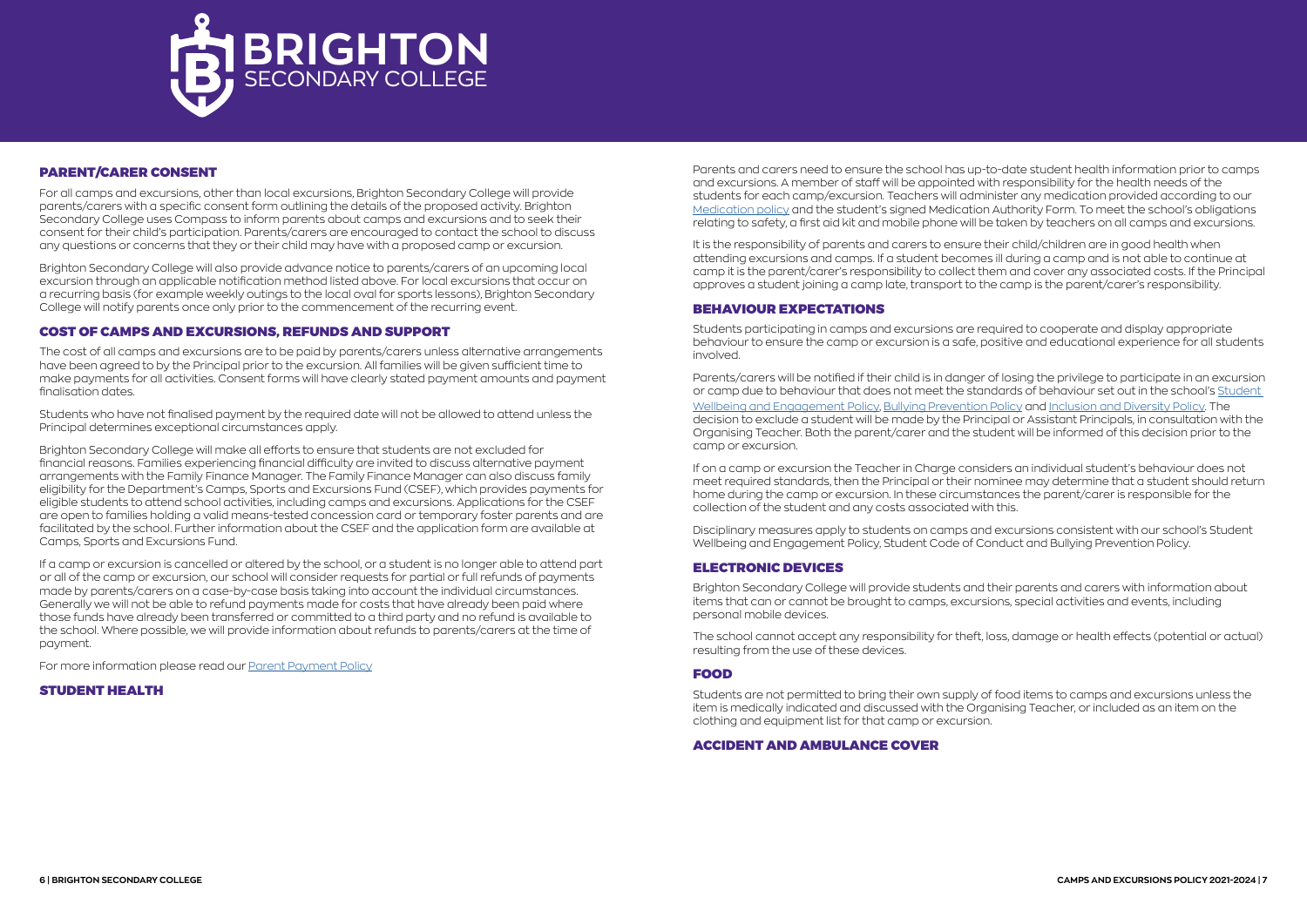#### LAST RATIFIED BY COLLEGE NEXT REVIEW DATE:



Any costs associated with student injury rest with parents/carers unless the Department is liable in This policy will be reviewed every 3 years. negligence (liability is not automatic).

regingerice (iic<br>Unless otherw<br>accident or ar<br>and/or ambule Unless otherwise indicated, Brighton Secondary College and the Department do not provide student accident or ambulance cover. Parents/carers may wish to obtain student accident insurance cover and/or ambulance cover, depending on their health insurance arrangements and any other personal considerations.

# COMMUNICATION

This policy will be communicated to our school community in the following way:

Included in staff induction processes and staff training

- Available publicly on our school's website
- Compass under School Documentation
- References in the staff handbook

# FURTHER INFORMATION AND RESOURCES

This policy should be read in conjunction with the following Department polices and guidelines:

- Excursions
- Camps, Sports and Excursions Fund

The following school policies are also relevant to this Camps and Excursions Policy:

- Administration of Medication Policy
- Bullying Prevention Policy
- Duty of Care Policy
- Inclusion and Diversity Policy
- Parent Payment Policy
- **Statement of Values Policy**
- **Student Mobile Device Policy**
- Student Wellbeing and Engagement Policy
- Volunteer Policy

# POLICY REVIEW AND APPROVAL

**COUNCIL:** 

**LAST UPDATED:**